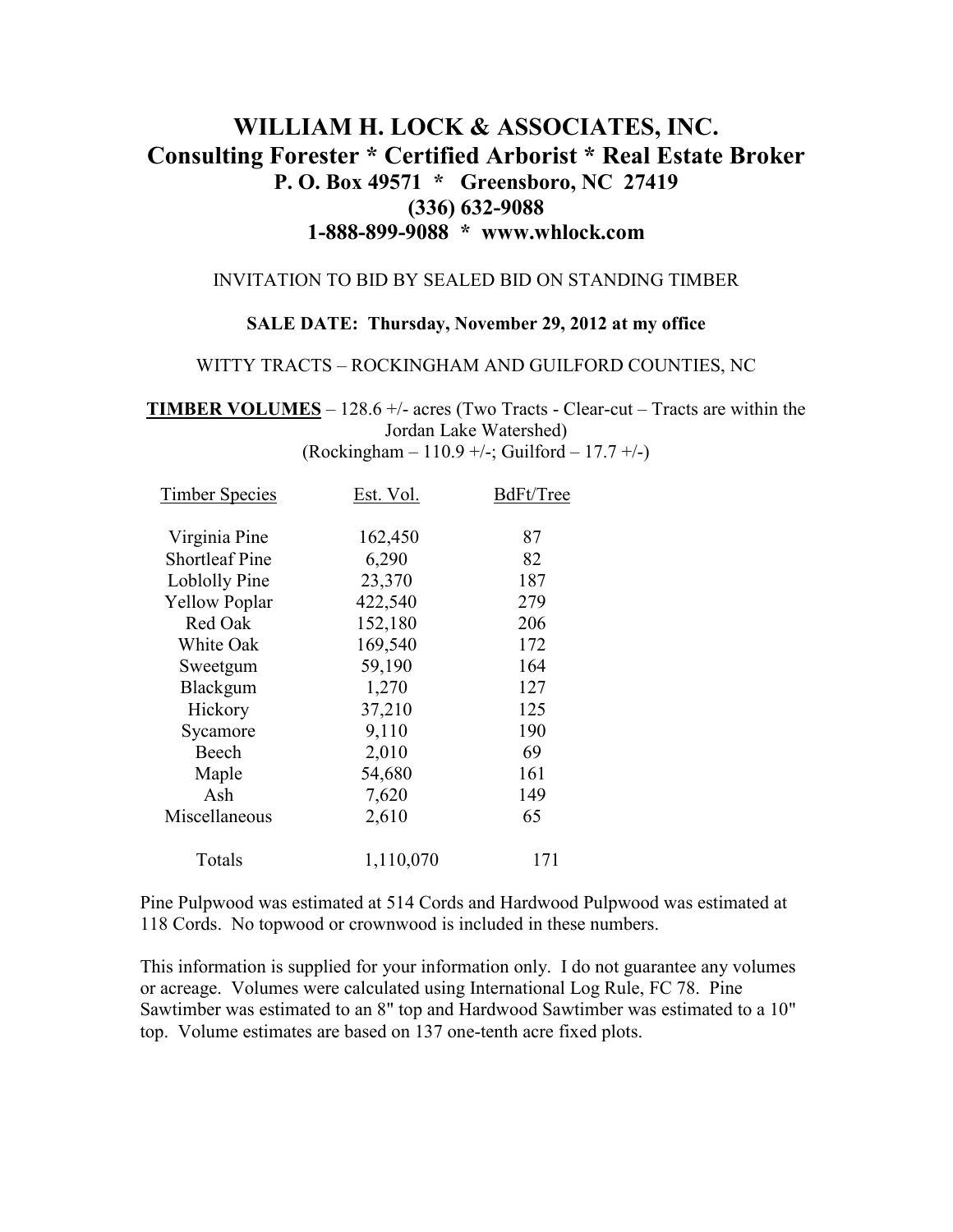Page Two Witty Tracts - Timber Sale Sale Date: Thursday – November 29, 2012

## **LOCATION:**

The tracts are located in the northern section of Guilford County and the southern section of Rockingham County, NC. The first tract is located on the south side of Glencoe Church Road near its intersection with US 158. The second tract is located on the west side of Lake Brandt Road where it crosses the Haw River. See attached location maps.

### **BIDS:**

The Witty Tracts are being sold on a lump sum sealed bid basis with one bid buying both parcels. Bids will be accepted by **regular mail** if received by 5:00 pm on Wednesday, November 28, 2012 **OR** bids will be accepted by **email** (whlock@whlock.com), **telephone (336-632-9088), fax (336-632-9088), or in-person** at my office until 11:00 am on Thursday, November 29, 2012. At 11:00 am on Thursday, November 29, 2012 all bids received will be recorded. The successful bidder will be notified within 24 hours of the bid openings. A 10% deposit may be requested to be delivered to William H. Lock  $\&$ Associates, Inc. within 72 hours of the bid opening. The balance of the sales price is to be delivered at the sale closing. The seller reserves the right to refuse or accept any and all bids. Seller will consider all bids. The seller will be responsible for the timber deed preparation, revenue stamps if recorded, and the forestry consultant fees. The buyer will be responsible for all other closing costs. A \$1,000 performance deposit will be payable at closing and held in a non-interest bearing trust account until satisfactory completion of logging. The performance deposit does not limit the buyer's liability. **THIS TRACT MUST CLOSE ON OR BEFORE DECEMBER 31, 2012.**

### **PLACE OF SALE:**

The timber sale will be held at the office of William H. Lock & Associates, Inc. in Greensboro, NC. The office address is 375 S. Swing Road, Greensboro, NC 27409. Telephone and Fax: 336-632-9088; Email: whlock@whlock.com

### **CONDITIONS OF SALE**:

1. The Buyer shall have 24 months from the date of the timber deed to cut and remove all merchantable timber within the "Sale Areas". "Creek Buffers" have been marked with blue paint. No blue painted trees marking the buffer boundaries may be cut. All pine > 14" DBH and hardwoods >18" DBH may be harvested from within these buffer areas provided all Best Management Practices, Forest Practice Guidelines, Jordan Lake Watershed rules, and any applicable river basin or watershed regulations are followed.

2. The Buyer shall access the tracts from Glencoe Church Road and Lake Brandt Road. All access routes will need to be installed and/or maintained according to all North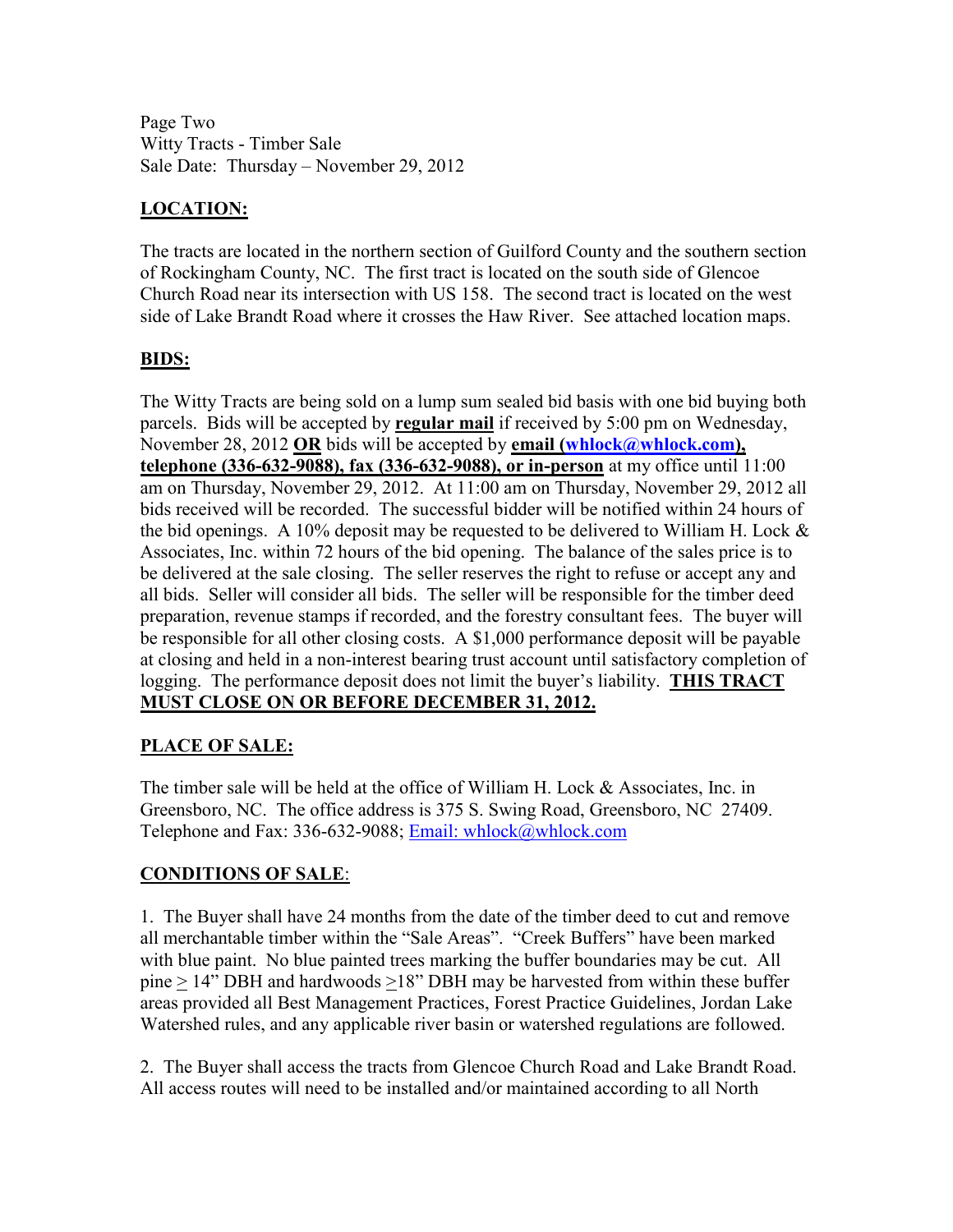Page Three Witty Tracts - Timber Sale Sale Date: Thursday – November 29, 2012

Carolina Best Management Practices, Forest Practice Guidelines, and any applicable river basin or watershed rules. All roadways must remain open and passable by ordinary traffic at all times. The roadways must be left in similar condition at the completion of the harvesting operation as they were at the beginning of the harvesting operation. Call W.H. Lock if questions concerning access routes.

3. The Buyer is responsible for maintaining a clean site. No equipment parts, trash, tires or other debris resulting from the logging and/or harvesting operation shall be left on the property. It shall be the Buyer's responsibility to clean up any hazardous material or chemical waste spills (as a result of the logging and/or harvesting operation) including but not limited to Diesel Fuel, Hydraulic Fluid, Machine Oil, and/or Gasoline upon the subject property. Responsibility will include any required remediation including but not limited to the removal of contaminated soils.

4. Harvesting operations must not interfere with any farming operations and farming operations must not interfere with any harvesting operations. Decking, loading or hauling will not be permitted in any existing open fields or pastures immediately adjacent to the timber unless approved by William H. Lock & Associates, Inc. If approved, open areas must be free of logging debris, smoothed when completed, and re-seeded if necessary. All loading decks and truck parking areas must be reseeded when the harvesting operation is completed.

5. The Buyer is responsible for following all Federal, State, and local regulations regarding timber harvesting activities. If required, Buyer is responsible for obtaining any necessary permits or licenses required for timber harvesting. All logging operations must conform to North Carolina Best Management Practices, Forest Practices Guidelines, and any applicable river basin or watershed rules. In the event that a non-compliance situation is identified on the tract as a result of the harvesting operation, William H. Lock & Associates, Inc. will have the express right to suspend the harvesting operation until the situation is brought into compliance. No trees or other logging debris shall be left in or across the property boundary, sale cutting lines or access roads and paths.

6. All necessary property lines and corners have been marked with pink flagging and "out" areas have been marked with red paint. No flagged or painted trees denoting the property and/or sale boundary shall be cut and no trees outside these boundary lines shall be cut. If trees marking the property lines or sale boundary are cut, North Carolina timber trespass laws may apply. No trees shall be cut to fall on a neighboring landowner's property or where potential damage may occur. If existing property corners are damaged or removed as a result of the harvesting operation, Buyer agrees to replace the markers at the correct surveyed location at their own expense.